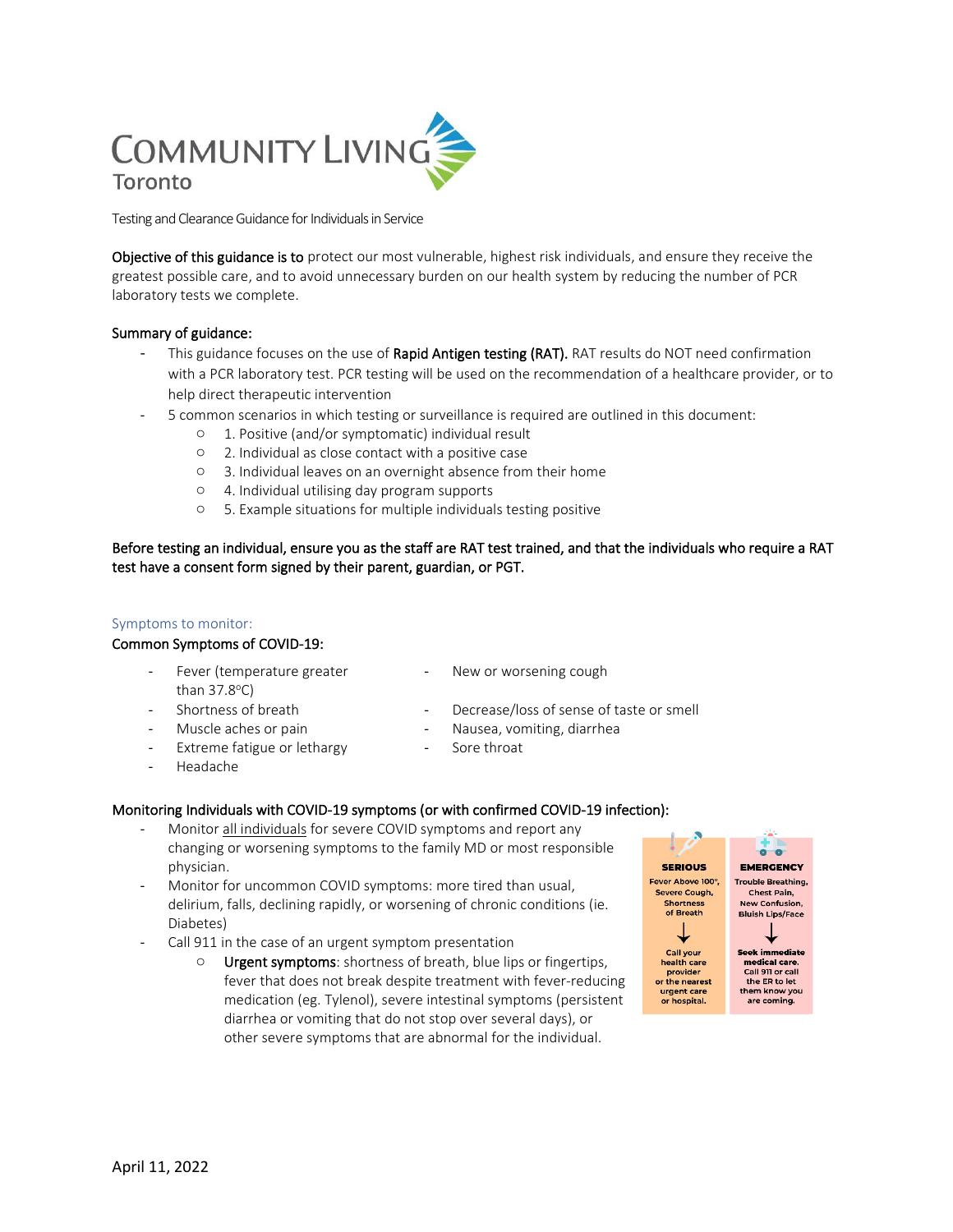## Scenarios and flow charts:

# Testing Criteria: Begin Here.



## Flowchart #1: Symptomatic or positive individuals:



See Example scenario to learn *how to deal with multiple individuals testing positive in the home.*

#### **Guidelines for isolation:**

- · Isolate for 10 days from symptom onset or positive test result.
- Provide support during isolation where possible.
- Staff to wear N95 masks when caring for COVID-positive individuals.
- Stop isolation if: symptoms markedly improve for at least 24 hours prior to end of isolation, and no GI symptoms for 48 hours before return to work (vomiting or diarrhea).
- Attempts should be made, if immunocompromised individuals live in the home and are negative/asymptomatic, to isolate them from the positive individual for the duration of the isolation period.

miro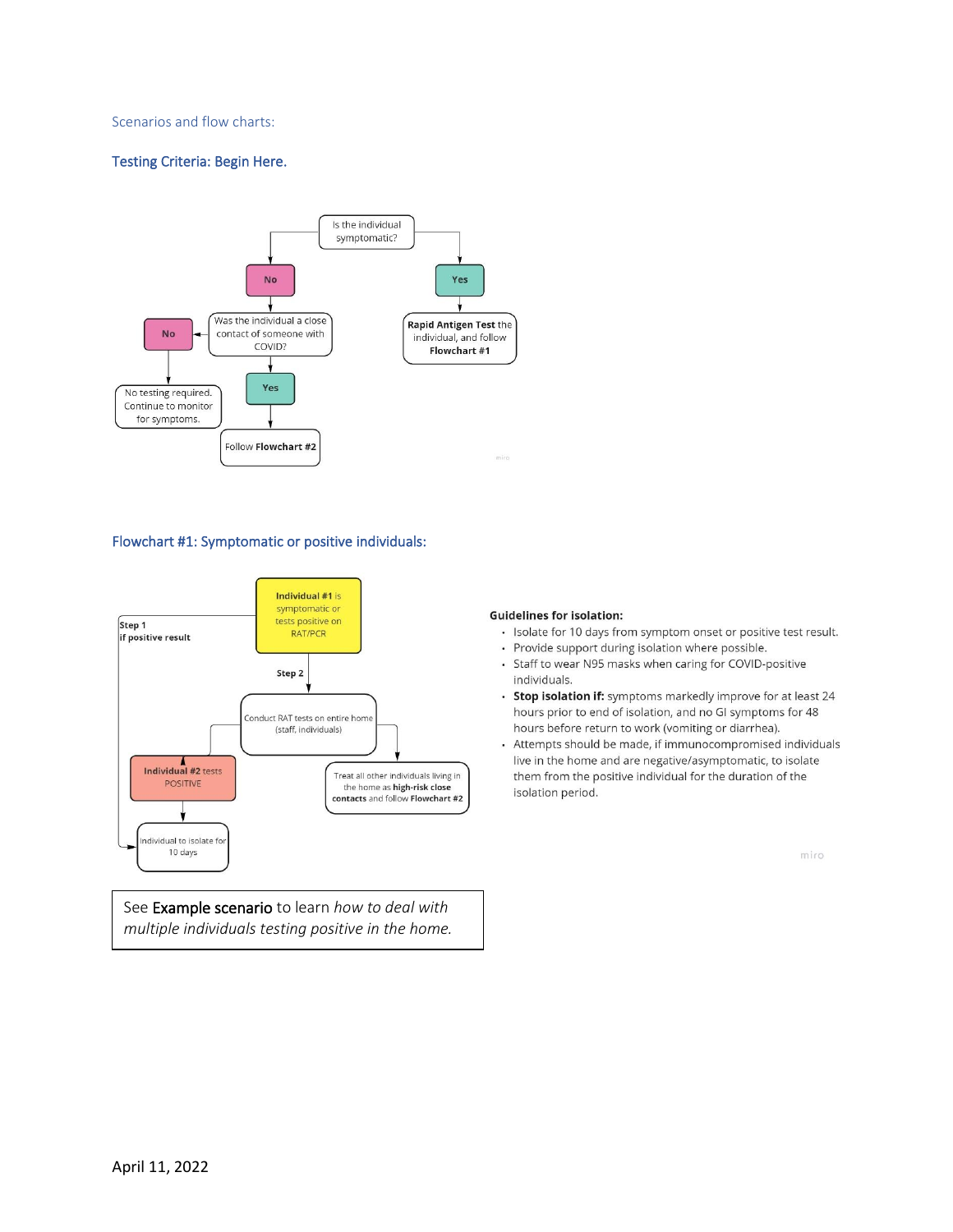## Flowchart #2: Individual as close contact



#### **Guidelines for isolation:**

- · Isolate for 10 days from symptom onset or positive test result.
- Provide support during isolation where possible.
- Staff to wear N95 masks when caring for COVID-positive individuals.
- Stop isolation if: symptoms markedly improve for at least 24 hours prior to end of isolation, and no GI symptoms for 48 hours before return to work (vomiting or diarrhea).
- · Attempts should be made, if immunocompromised individuals live in the home and are negative/asymptomatic, to isolate them from the positive individual for the duration of the isolation period.

miro

#### Legend for Flowchart #2:

- \*\* High-risk exposure: direct contact with infectious body fluids of a positive individual (coughed on, sneezed on), or contact with a positive individual while both parties are not wearing PPE.
	- Examples of high-risk exposures for individuals:
		- o Home visit with family, where they subsequently learn that a family member has tested positive
		- o Another positive individual living in the home with them.
		- o Close contact with a COVID-positive staff member where PPE was not worn
	- Low-risk exposure: consistent and appropriate PPE worn for the duration of the interaction
		- Examples of low-risk exposures for individuals:
			- o Close contact with a COVID-positive staff member where proper PPE was worn

#### 3. Individual leaves on an overnight absence from their home